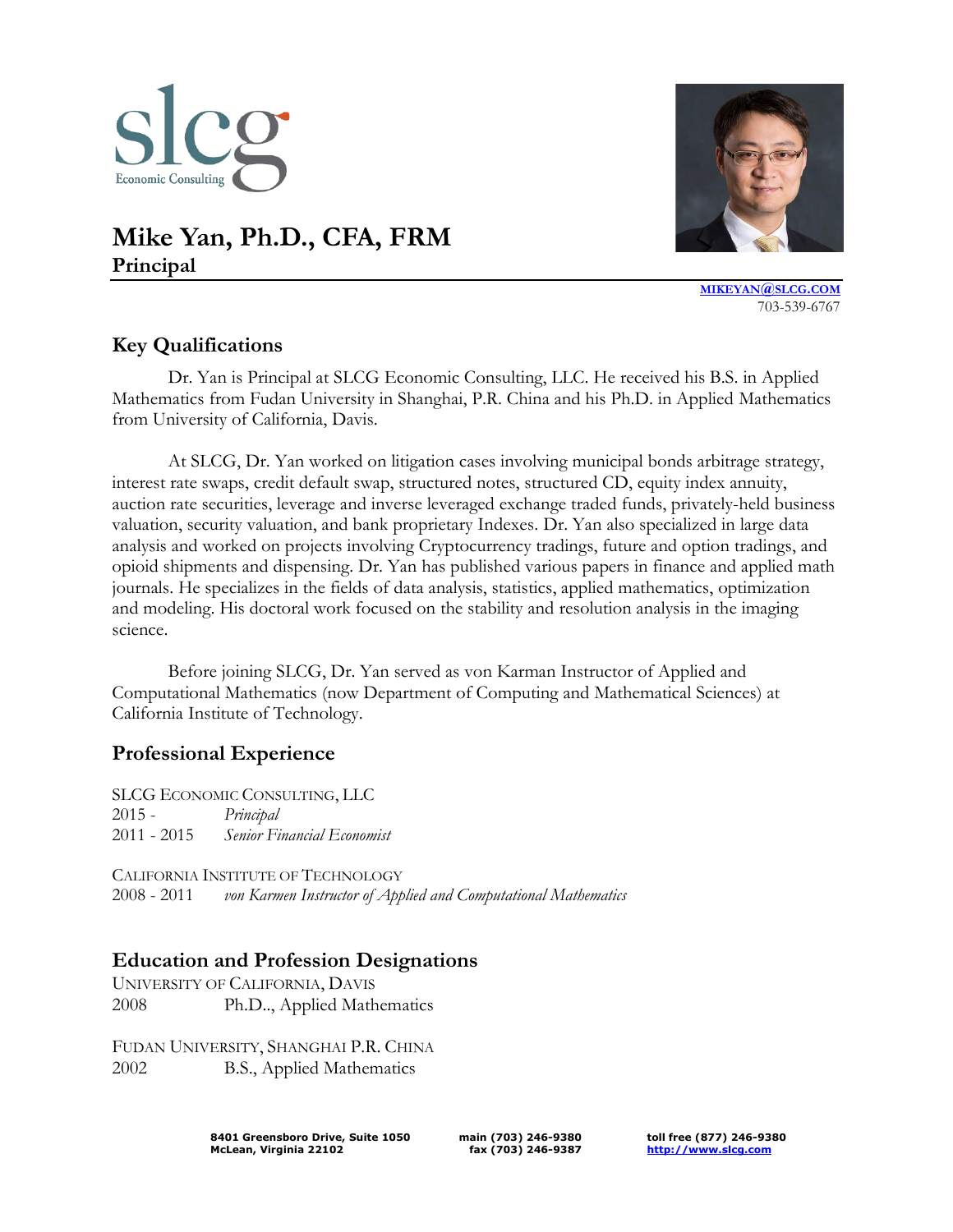## **Publications and Working Papers**

- 1. "Rating Brokerage Firms by Their Complaint Histories Rather Than by Their rokers' Histories", with Craig McCann and Chuan Qin.
- 2. "Puerto Rico Securities Arbitration Settlements and Awards Likely to Exceed \$1.25 Billion", with Craig McCann and Chuan Qin, 2019
- 3. "Structured Products and the Mischief of Self-Indexing", with Geng Deng and Craig McCann, the *Journal of Investing, Vol 7, No. 4*, pp 16-29, 2017
- 4. "How Widespread and Predictable is Stock Broker Misconduct?", with Craig McCann, and Chuan Qin, the *Journal of Investing, Vol 26, No. 2*, pp 6-25, 2017.
- 5. "Ex-post Structured Product Returns: Index Methodology and Analysis", with Geng Deng, Tim Dulaney, Tim Husson, and Craig McCann, the *Journal of Investing, 24*, pp 45-58, 2015.
- 6. "An Adaptive ANOVA-Based Data-Driven Stochastic Method for Elliptic PDEs with Random Coefficient", with Thomas Hou, Xin Hu, Guang Lin, and Zhiwen Zhang, *Commun. Comput. Phys., 16,* pp 571-598, 2014.
- 7. "Efficient Valuation of Equity-Indexed Annuities under Levy Processes Using Fourier-Cosine Series", with Geng Deng, Tim Dulaney, and Craig McCann, accepted by *Journal of Computational Finance*.
- 8. "Crooked Volatility Smiles: Evidence from Leveraged and Inverse ETF Options", with Geng Deng, Tim Dulaney, and Craig McCann, *Journal of Derivatives & Hedge Funds*, 19,pp 278-294, 2013.
- 9. "A Data-driven Stochastic Method for Elliptic PDEs with Random Coefficients", with Mulin Cheng, Thomas Hou, and Zhiwen Zhang, *SIAM/ASA J. Uncertainty Quantification, 1,*  pp 452-493, 2013.
- 10. "The Rise and Fall of Apple-linked Structured Products", with Geng Deng, Tim Dulaney, and Craig McCann, 2013.
- 11. "Compressed Remote Sensing of Sparse Object", with Albert Fannjiang and Thomas Strohmer, *SIAM Imaging Science 3,* pp 595-618, 2010.
- 12. "A Variant of the EMD Method for Multi-scale Data", with Thomas Hou and Zhaohua Wu, *Advances in Adaptive Data Analysis, 1,* pp 483-516, 2009*.*
- 13. "Synthetic Aperture Imaging of Multiple Point Targets in Rician Fading Media", with Albert Fannjiang and Knut Solna, *SIAM Imaging Science 2*, pp 344-366, 2009.
- 14. "Multi-Frequency Imaging of Multiple Targets in Rician Fading Channels: Stability and Resolution", with Albert Fannjiang, *Inverse Problem 23,* pp 1801-1819, 2007. (Featured article)
- 15. "Imaging Problems in Random Media", Ph.D. Dissertation, 2008.
- 16. "The Existence of the Periodic Solutions of the 3-d Non-homogeneous Wave Equations with Cauchy Boundary Conditions", B.S. Thesis, 2002.

### **Conference Presentations and Invited Talks**

"Introduction to Options", PIABA Annual Meeting, Oct 2018.

"Uncertainty Quantification: A Data-driven Stochastic Multi-scale Method," *Applied and PDE seminar*, University of California, Davis, CA, Oct 2010.